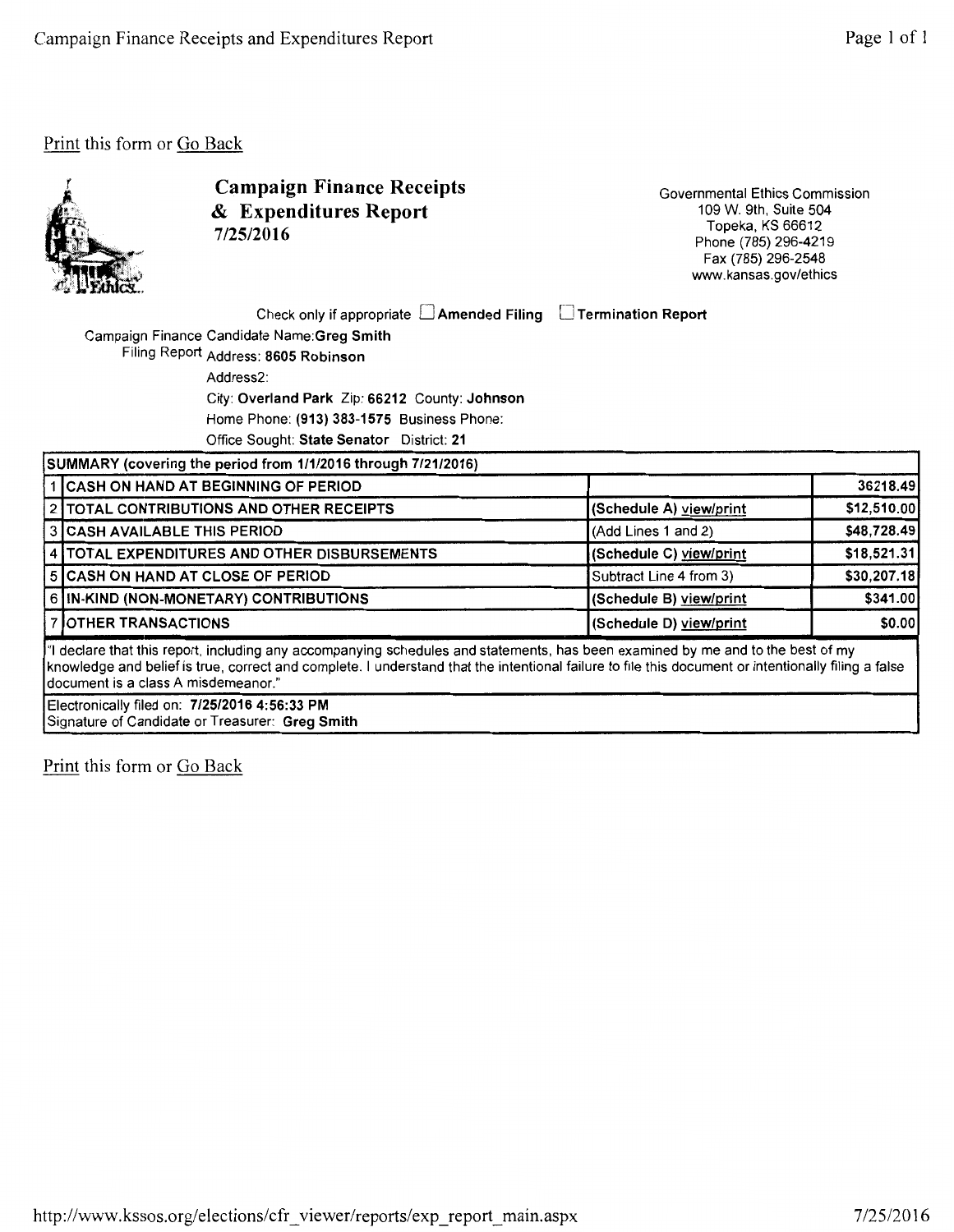## **SCHEDULE A**

# **CONTRIBUTIONS AND OTHER RECEIPTS**

| <b>Candidate: Greg Smith</b> |  |
|------------------------------|--|
|                              |  |

| Date     | <b>Name and Address</b><br>of Contributor                                                            | <b>Type of Payment</b><br>Cash, Check, Loan, Other | <b>Occupation And</b><br><b>Industry of Individual</b><br><b>Giving</b><br>More Than \$150 | Amount      |
|----------|------------------------------------------------------------------------------------------------------|----------------------------------------------------|--------------------------------------------------------------------------------------------|-------------|
| 07/21/16 | <b>Steve Frans</b><br>6006 W 85th Terr<br>Overland Park KS 66207                                     | E Funds                                            |                                                                                            | \$25.00     |
| 07/20/16 | David Seldner<br>13287 High Drive<br>Leawood KS 66209                                                | E Funds                                            | Management                                                                                 | \$200.00    |
| 07/15/16 | Bear Petroleum LLC<br>P.O. Box 438<br>Haysville KS 67060                                             | Check                                              |                                                                                            | \$100.00    |
| 07/13/16 | Kansas Society of CPA's<br>PAC<br>1080 SW Wanamaker Road, Check<br>Suite 200<br>Topeka KS 66604-3807 |                                                    |                                                                                            | \$250.00    |
| 07/13/16 | Kansas Cooperative Council<br>P.O. Box 1747<br>Hutchison KS 67504                                    | Check                                              |                                                                                            | \$75.00     |
| 07/07/16 | <b>Ernest Straub</b><br>5034 Arapahoe<br>Shawnee KS 66226                                            | E Funds                                            | Owner                                                                                      | \$250.00    |
| 07/07/16 | LRICo Services LLC<br>2416 E 37th St N<br>Wichita KS 67219                                           | Check                                              |                                                                                            | \$250.00    |
| 07/06/16 | Christopher Waldschmidt<br>13165 Grandview St<br>Overland Park KS 66213                              | Check                                              | Banking                                                                                    | \$500.00    |
| 07/06/16 | Mark Sutherland<br>4000 Main Street<br>Kansas City MO 64111                                          | Check                                              | <b>Business Owner</b>                                                                      | \$1,000.00] |
| 07/05/16 | Cox Communications<br>901 S. Gerge Washington<br>Blvd<br><b>CCI</b> Kansas<br>Wichita KS 67211-3901  | Check                                              |                                                                                            | \$250.00    |
| 07/05/16 |                                                                                                      | Check                                              |                                                                                            | \$250.00    |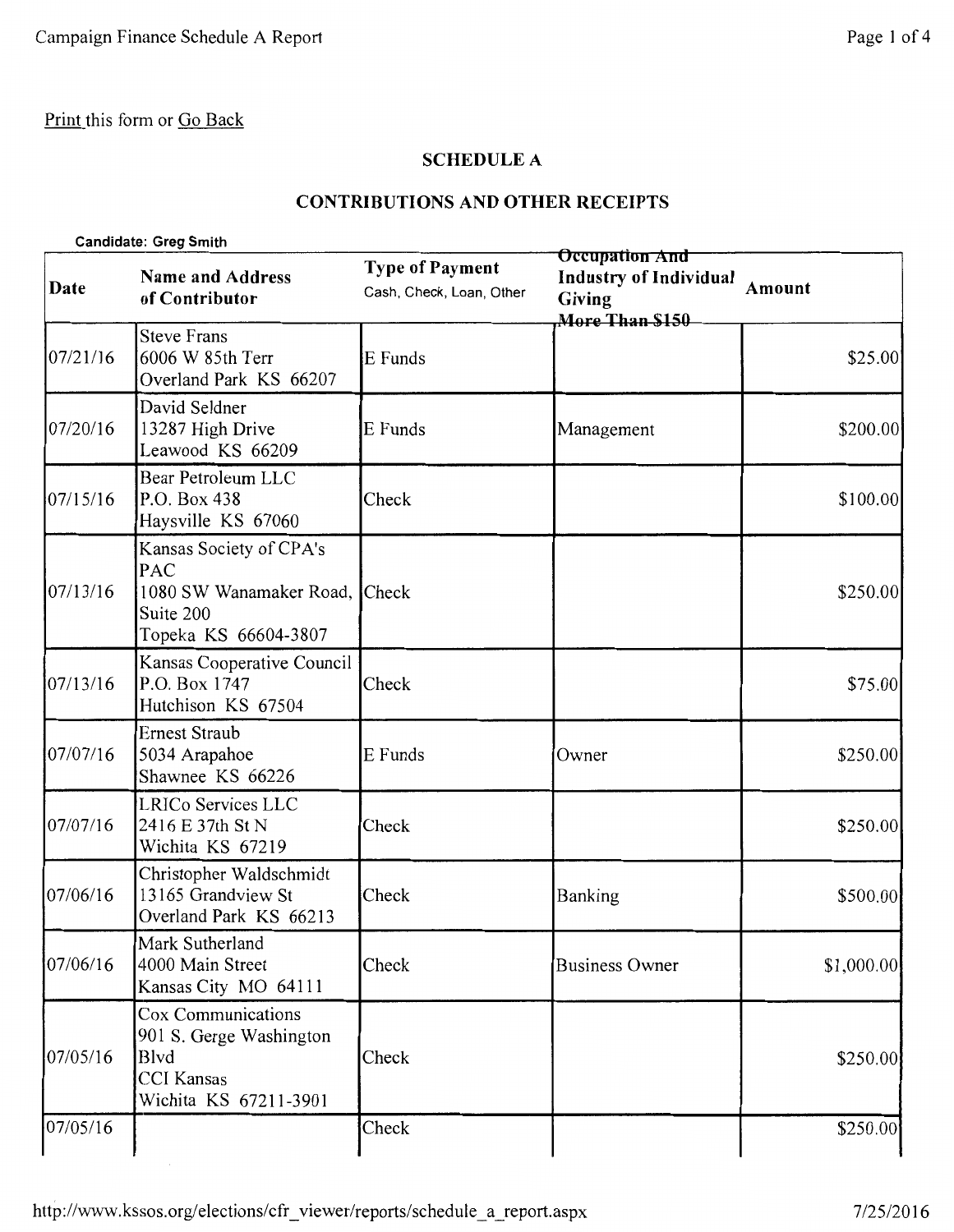|          | Kansas Agri Business<br>Council<br>816 SW Tyler St. Suite 100<br>Topeka KS 66612                  |         |                                       |            |
|----------|---------------------------------------------------------------------------------------------------|---------|---------------------------------------|------------|
| 06/29/16 | Kansas Association for<br>Responsible Liquor Laws,<br>Inc<br>919 S. Kansas Ave<br>Topeka KS 66612 | Check   |                                       | \$250.00   |
| 06/28/16 | <b>Black Hills Corporation</b><br>PAC<br>P.O. Box 1400<br>Rapid City SD 57709                     | Check   |                                       | \$250.00   |
| 06/28/16 | Robert Hodgdon<br>21405 W. 73rd Terrace<br>Shawnee KS 66218                                       | Check   | Owner                                 | \$1,000.00 |
| 06/27/16 | Robin Sorensen<br>2628 SR 13 North<br>St. Johns FL 32259                                          | Check   | self/Business<br>Owner/Firehouse Subs | \$1,000.00 |
| 06/27/16 | Kansas Livestock<br><b>Association PAC</b><br>6031 S.W. 37th Street<br>Topeka KS 66614            | Check   |                                       | \$500.00   |
| 06/23/16 | Gwen Carver<br>15621 WEST 61ST<br><b>STREET</b><br>Shawnee KS 66217                               | E Funds |                                       | \$50.00    |
| 06/22/16 | Mid-America Fittings, Inc<br>7604 Wedd<br>Overland Park KS 66204                                  | Check   |                                       | \$1,000.00 |
| 06/22/16 | Enterprise Holdings, Inc<br>PAC<br>600 Corporate Park Drive<br>St. Louis MO 63105                 | Check   |                                       | \$250.00   |
| 06/22/16 | Paul McKie<br>8235 Nall<br>Prairie Village KS 66208                                               | Check   | Self/Cattleman                        | \$200.00   |
| 06/21/16 | Donald Rippel<br>9162 N.E. 90th<br>Pittsburg KS 66762                                             | Check   | Farmer                                | \$100.00   |
| 06/21/16 | Westar energy Employees<br>State PAC<br>P.O. Box 889<br>Topeka KS 66601                           | Check   |                                       | \$500.00   |
| 06/21/16 |                                                                                                   | E Funds |                                       | \$50.00    |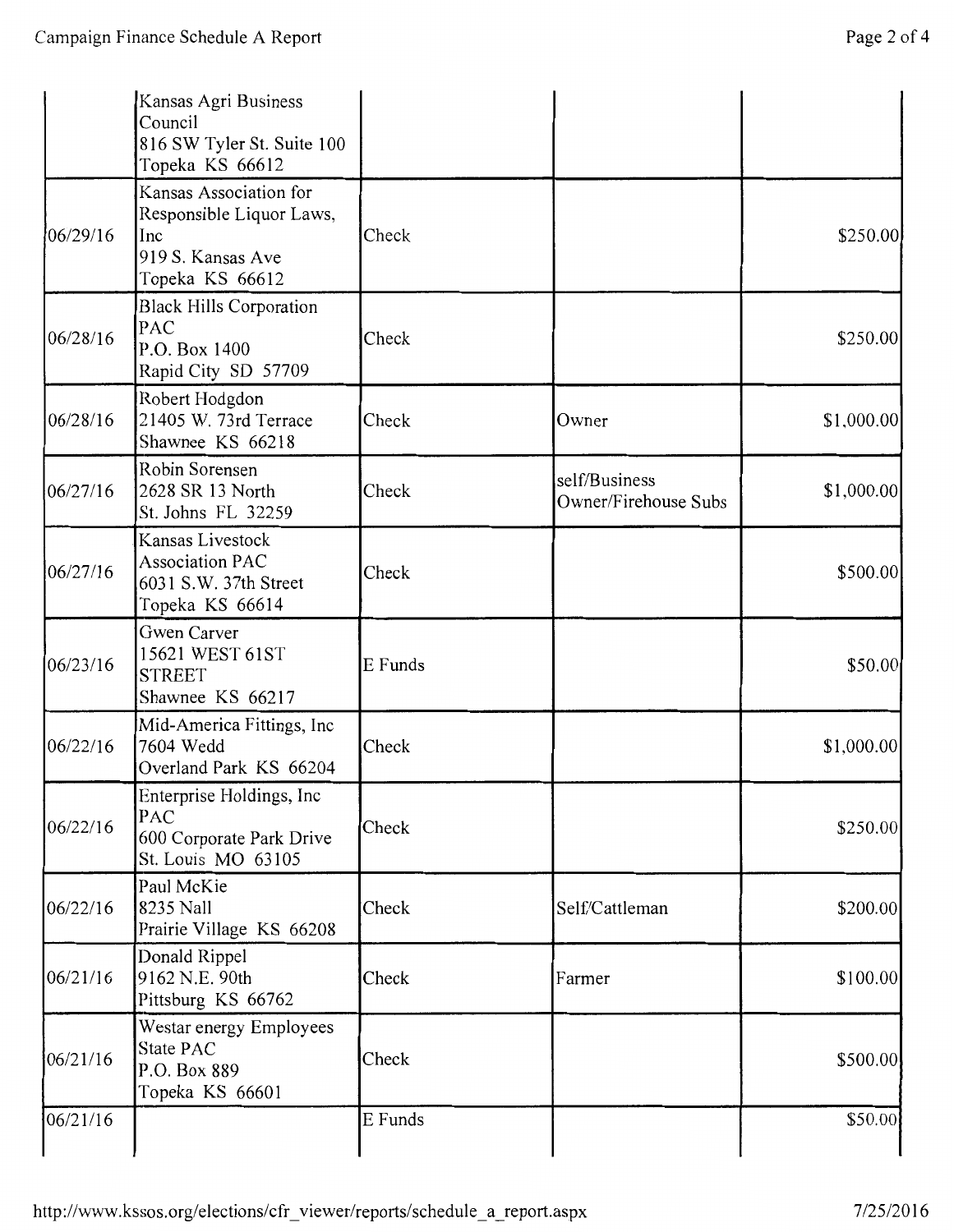|                                          | Gary Grimes<br>18416 206th St<br>Tonganoxie KS 66086                                |         |                       |            |
|------------------------------------------|-------------------------------------------------------------------------------------|---------|-----------------------|------------|
| 06/20/16                                 | Diane Schilling<br>15412 W 90th St<br>Lenexa KS 66219                               | E Funds |                       | \$50.00    |
| 06/17/16                                 | <b>Amerigroup Corporation</b><br>P.O. Box 68086<br>Cincinnati OH 45206              | Check   |                       | \$200.00   |
| 06/14/16                                 | Kansas Electric Power<br>Cooperative, Inc.<br>P.O. Box 4877<br>Topeka KS 66604      | Check   |                       | \$100.00   |
| 06/14/16                                 | Michael Egan<br>4655 Osage Beach Pkwy<br>Osage Beach MO 65065                       | E Funds | Sales                 | \$1,000.00 |
| 06/04/16                                 | Farmers Employee & Agent<br>PAC of KS<br>2345 SW Current Ct<br>Lees Summit MO 64082 | Check   |                       | \$1,000.00 |
| 06/03/16                                 | Paul McKie<br>8235 Nall<br>Prairie Village KS 66208                                 | Check   | Self/Cattlemen        | \$200.00   |
| 06/03/16                                 | Moran for Kansas<br>P.O. Box 541<br>Belleville KS 66935                             | Check   |                       | \$400.00   |
| 05/27/16                                 | Susan Mertz<br>15403 W. 79th Terr<br>Lenexa KS 66219                                | E Funds |                       | \$50.00    |
| 05/22/16                                 | Armand Vaquer<br>18618 Collins St<br>Apt 105<br>Tarzana CA 91356                    | E Funds |                       | \$100.00   |
| 05/10/16                                 | R. Lee Harris<br>3815 W 84th Terr<br>Leawood KS 66206                               | Check   | CEO/President         | \$500.00   |
| 05/09/16                                 | Chad Bettes<br>7325 Legler St<br>Shawnee KS 66217                                   | Check   | <b>Business</b>       | \$250.00   |
| 05/06/16                                 | George McDonnell<br>12908 Canterbury Lane<br>Leawood KS 66209                       | Check   | <b>Business Owner</b> | \$300.00   |
|                                          | <b>Total Itemized Receipts for Period</b>                                           |         |                       | \$12450.00 |
|                                          | Total Unitemized Contributions (\$50 or less)                                       |         |                       | \$60.00    |
| Sale of Political Materials (Unitemized) |                                                                                     |         |                       | 80         |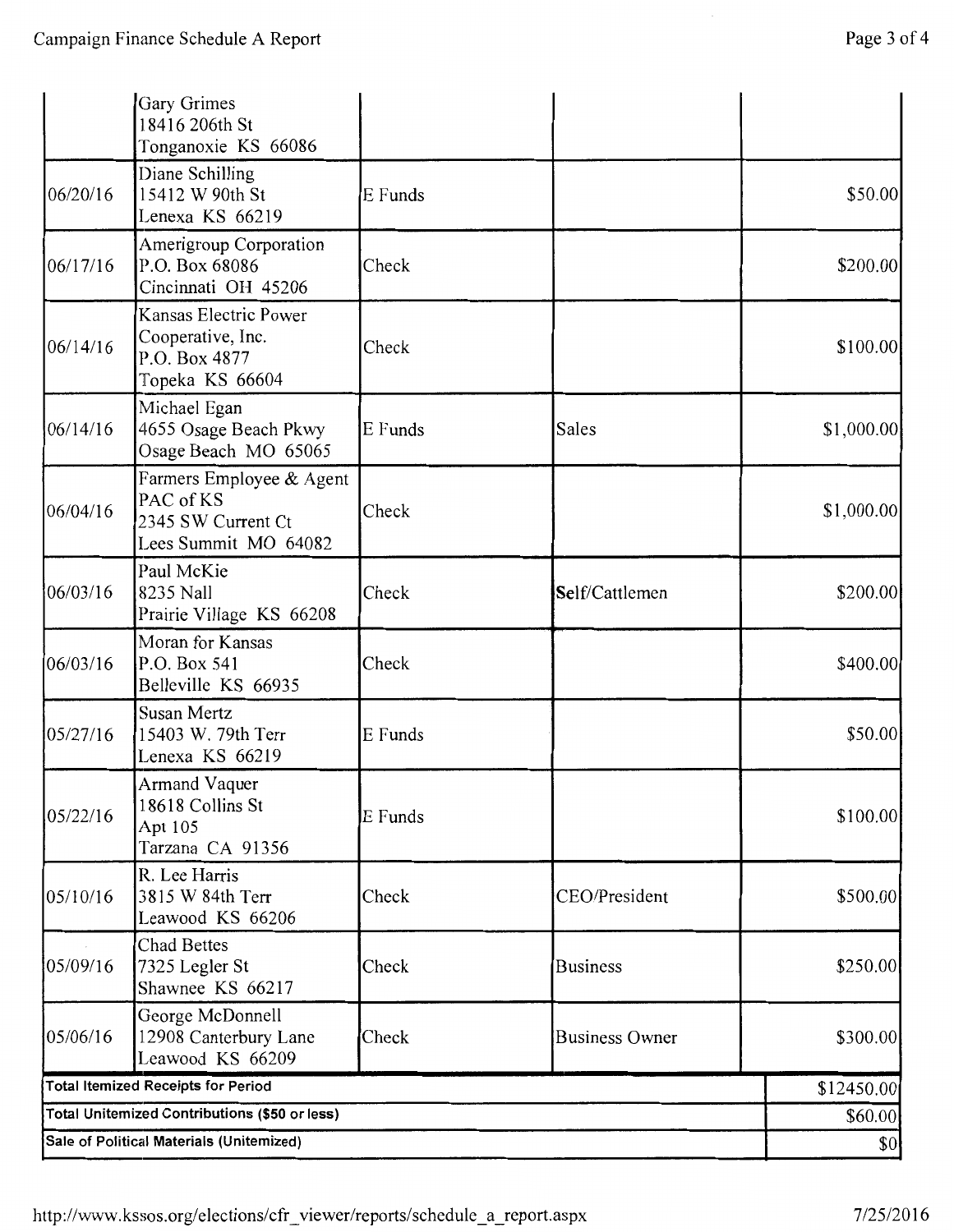| TOTAL RECEIPTS THIS PERIOD<br>-------- | 00 <sup>1</sup> |
|----------------------------------------|-----------------|
|                                        |                 |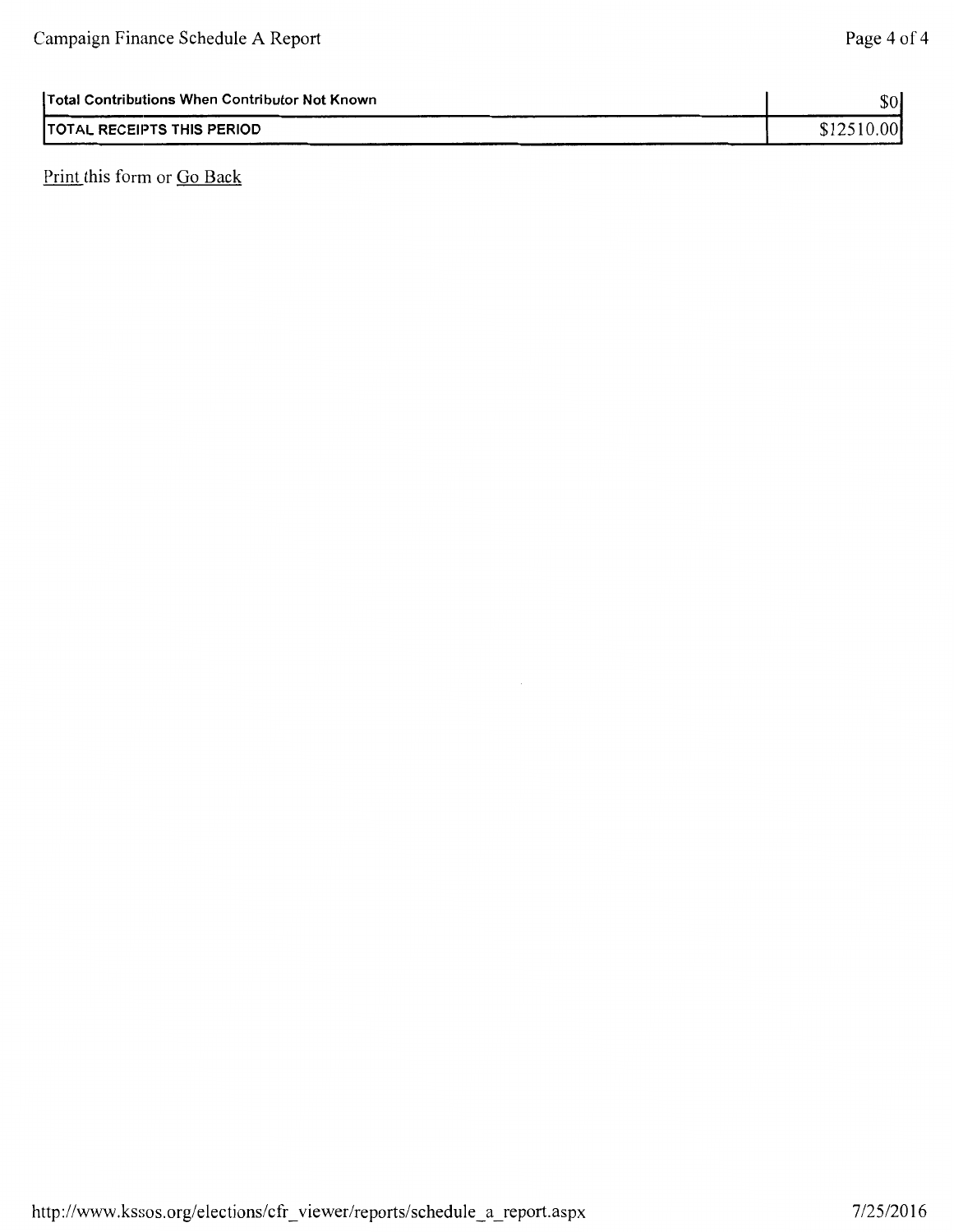### SCHEDULE B

## IN-KIND (NON-MONETARY) CONTRIBUTIONS

Candidate: Greg Smith

| Date       | <b>Name and Address</b><br>of Contributor                               | <b>Occupation And</b><br><b>Industry of Individual</b><br><b>Giving</b><br>More Than \$150 | Description of<br>In-Kind<br><b>Contribution</b> | Value of<br>In-Kind<br>Contribution |
|------------|-------------------------------------------------------------------------|--------------------------------------------------------------------------------------------|--------------------------------------------------|-------------------------------------|
| 106/20/16  | Greg Smith<br>18605 Robinson St.<br>Overland Park KS 66212              | Teacher                                                                                    | Hand Fans                                        | \$241.00                            |
| [04/01/16] | Kansas Chamber Jobs PAC<br>835 S.W. Topeka Blvd<br>Topeka KS 66612-1671 |                                                                                            | Voter File                                       | \$100.00]                           |
|            | Total Itemized (over \$100) In-Kind Contributions                       |                                                                                            |                                                  | \$341.00                            |
|            | Total Unitemized (\$100 or less) In-Kind Contributions                  |                                                                                            |                                                  | \$0                                 |
|            | TOTAL IN-KIND CONTRIBUTIONS THIS PERIOD                                 |                                                                                            |                                                  |                                     |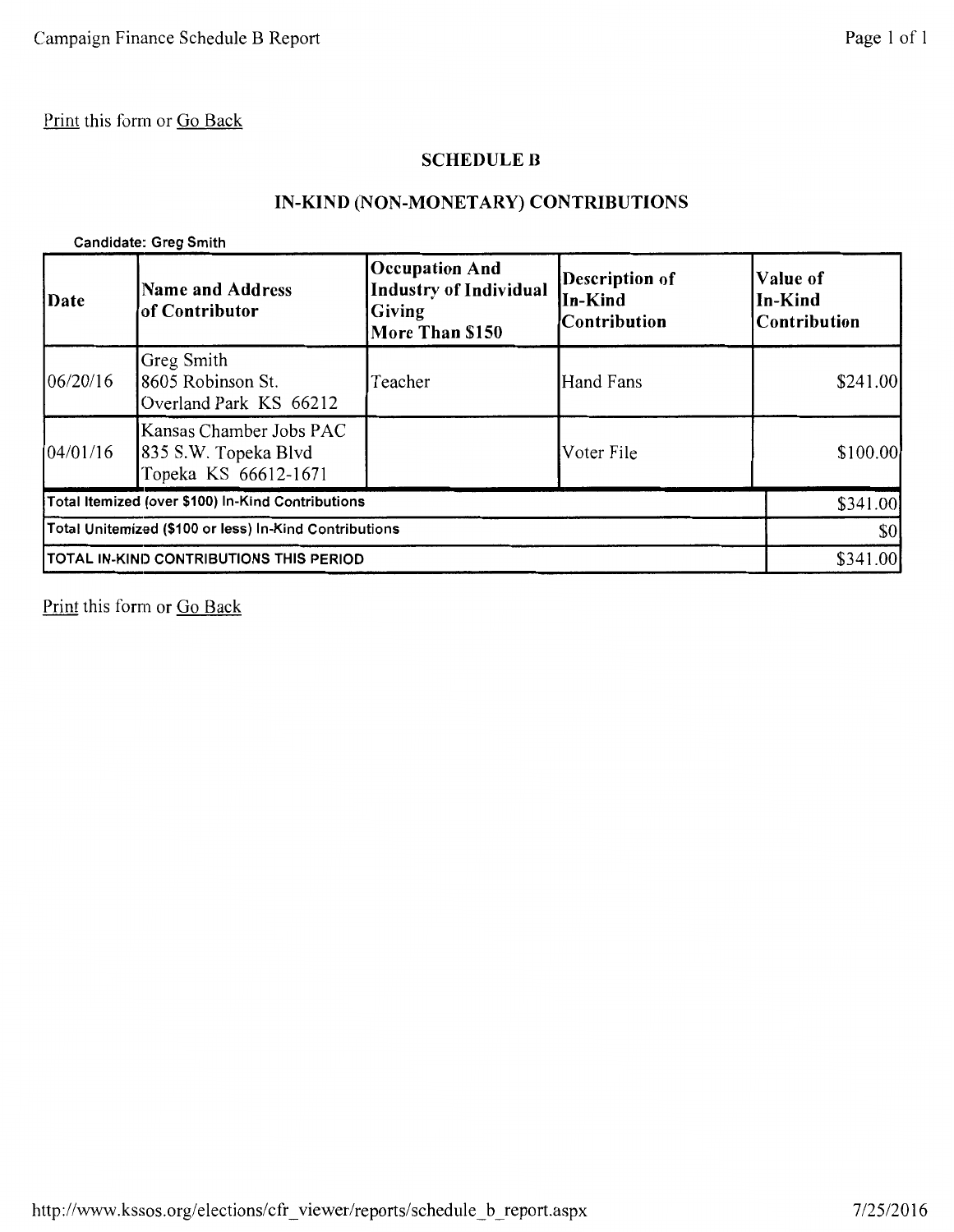## **SCHEDULE C**

### **EXPENDITURES AND OTHER DISBURSEMENTS**

### **Candidate: Greg Smith**

| Date     | <b>Name and Address</b>                                             | <b>Purpose of Expenditure</b><br>or Disbursement | Amount     |
|----------|---------------------------------------------------------------------|--------------------------------------------------|------------|
| 07/22/16 | Credit One Bank<br>P.O. Box 60500<br>City of Industry CA 91716-0500 | Miscellaneous Storage fee Mar-July/Cell<br>Phone | \$425.88   |
| 07/21/16 | PayPal<br>2211 N. First St.<br>San Jose CA 95131                    | Miscellaneous E - Payment Service Charge         | \$1.03     |
| 07/20/16 | PayPal<br>2211 N. First St.<br>San Jose CA 95131                    | Miscellaneous E - Payment Service Charge         | \$53.15    |
| 07/18/16 | Facebook<br>1601 S California Ave<br>Palo Alto CA 94304             | Miscellaneous Facebook Advertising               | \$13.03    |
| 07/11/16 | Facebook<br>1601 S California Ave<br>Palo Alto CA 94304             | Miscellaneous Facebook Advertising               | \$1.92     |
| 07/11/16 | Singularis Group, LLC<br>P.O. Box 9265<br>Shawnee Mission KS 66201  | Printing Palm Cards/Newsletters                  | \$4,621.93 |
| 06/29/16 | Credit One Bank<br>P.O. Box 60500<br>City of Industry CA 91716-0500 | Miscellaneous Candy for parade                   | \$527.55   |
| 06/27/16 | Zach Smith<br>8605 Robinson<br>Overland Park KS 66212               | Miscellaneous Campaign Worker                    | \$381.00   |
| 06/10/16 | Kansas Shrine Bowl<br>9080 Parkhill St<br>Lenexa KS 66215           | Donation/Contrib Sponsor                         | \$85.00    |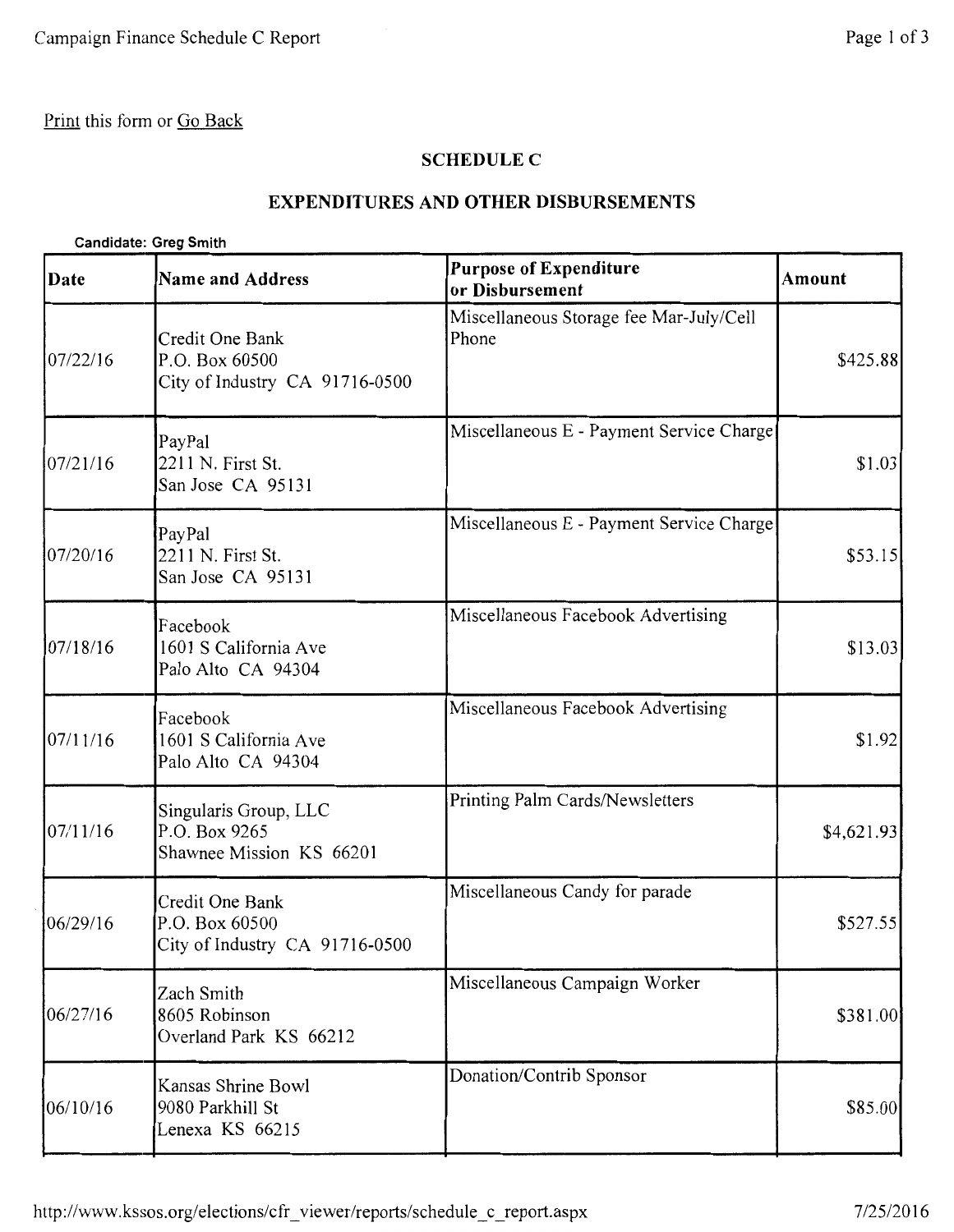| 05/28/16 | Zach Smith<br>8605 Robinson<br>Overland Park KS 66212                                     | Miscellaneous Campaign Worker                      | \$150.00   |
|----------|-------------------------------------------------------------------------------------------|----------------------------------------------------|------------|
| 05/28/16 | Ryan Evans<br>10100 W. 97th Terr<br>Overland Park KS 66212                                | <b>Consultant Website</b>                          | \$500.00   |
| 05/26/16 | Premium and Incentive Marketing<br>531 N. Lindenwood Drive<br>Olathe KS 66062             | Yard signs Yards signs, shirts & stickers          | \$5,230.24 |
| 05/17/16 | City of Lenexa<br>12350 W. 87th Street Parkway<br>Lenexa KS 66215                         | Miscellaneous Sponsorship                          | \$795.00   |
| 05/17/16 | Facebook<br>1601 S California Ave<br>Palo Alto CA 94304                                   | Miscellaneous Facebook Advertising                 | \$12.97    |
| 05/10/16 | Facebook<br>1601 S California Ave<br>Palo Alto CA 94304                                   | Miscellaneous Facebook Advertising                 | \$2.21     |
| 05/06/16 | Credit One Bank<br>P.O. Box 60500<br>City of Industry CA 91716-0500                       | Miscellaneous Storage Costs Jan-Feb/CC<br>Fees     | \$187.20   |
| 05/01/16 | Phillip Buicker<br>828 Old Hickory Road<br>Greenwood MO 64034                             | Electronic/Website Advertising Video<br>Production | \$2,500.00 |
| 04/08/16 | Singularis Group, LLC<br>P.O. Box 9265<br>Shawnee Mission KS 66201                        | Printing Palm Cards/Newsletters                    | \$1,891.32 |
| 04/01/16 | Legislative Administrative Services<br>300 SW 10th Ave. Ste 551-S<br>Topeka KS 66612-1504 | Postage/Shipping                                   | \$734.18   |
| 03/16/16 | Credit One Bank<br>P.O. Box 60500<br>City of Industry CA 91716-0500                       | Miscellaneous Lodging Topeka & cell<br>phone bill  | \$259.98   |